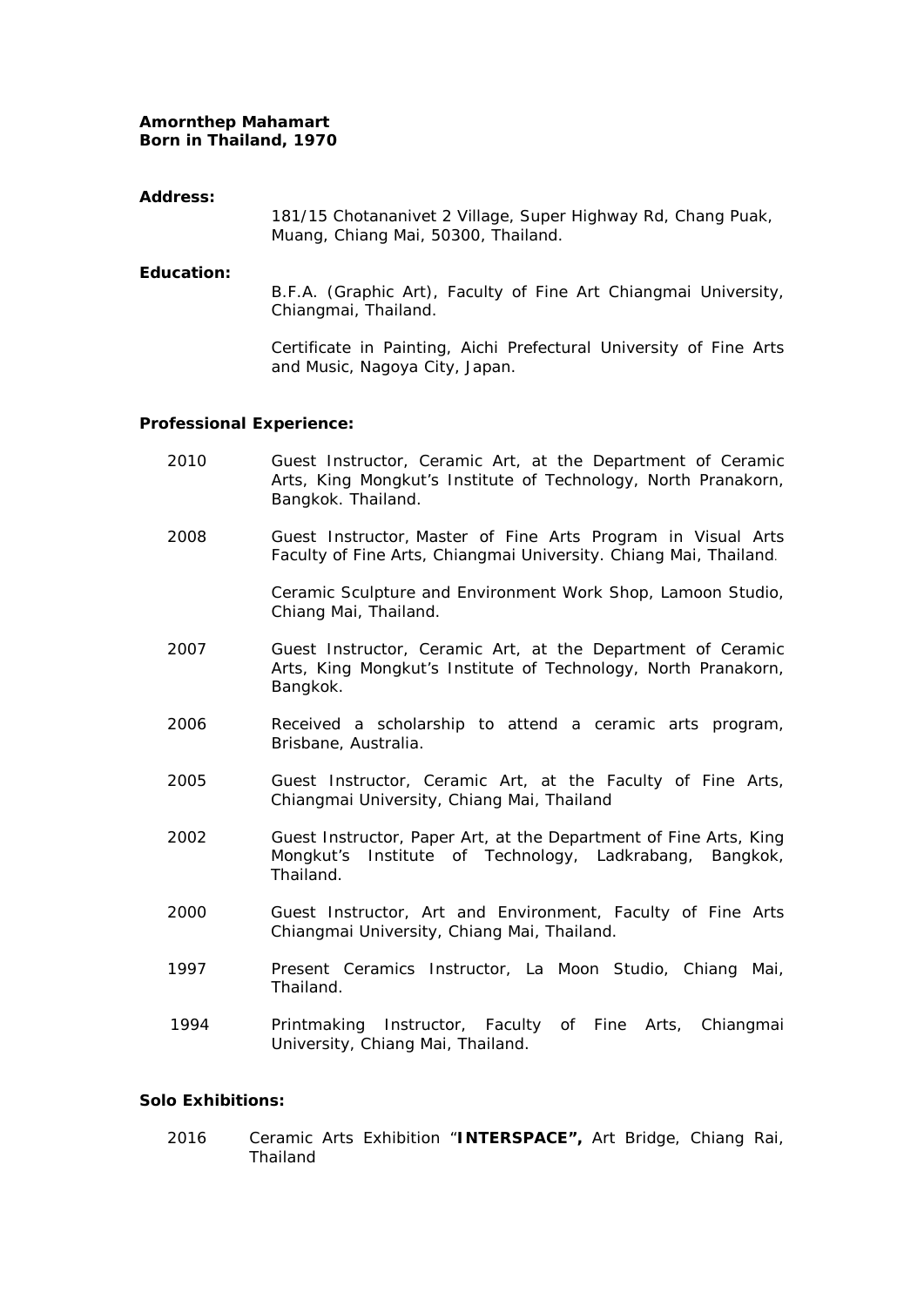2006 Ceramic Arts Exhibition **"Raindrops"**, 9 Art Gallery, Chiang Rai, Thailand.

> Ceramic Arts Exhibition **"Or..Ong..Or..Oang"**, Ji-Qoo Art Gallery, Chiang Mai, Thailand.

1996 **"River Child"**, Nagoya City Archives, Japan.

# **Selected Group Exhibitions**

### **(Printmaking)**

- 2016 **Thai Printmakers** (work by artists from Chiangmai Art on Paper Studio, Chicago Printmakers Collaborative). Curated by Kitikong Tilokwattanotai.
- 2014 **"INTERCHANGE": Printmaking collaboration exhibition** between C.A.P Studio / The University of New South Wales / College of Fine Arts (UNSW/COFA) / Australia National University (ANU) / Cicada Press. Held at PSG Art Gallery, Silpakorn University: Bangkok, ANU School of Art Gallery: Canberra, Australia, and Mosman Art Gallery: Sydney, Australia. Curated by Somporn Rodboon, Patsy Payne, and Michael Kempson.

### **(Ceramics)**

2014 **Reading 'Bayat' Reflection on Production Culture Ceramic Art Exhibition** Koesnadi Hardjasoemantri Art Center, Gadjah Mada University, Yogyakarta, Indonesia.

> **Earth and Fire: The 3rd Southeast Asian Ceramic Symposium,** The Vulcan Gallery, Virginia, USA. Curated by Hadrian Mendoza.

> **The 3rd Jakarta Contemporary Ceramic Biennale,** Jakarta, Indonesia. Curated by Asmudjo J.Irianto and Rifky Effendy.

> **Bond Klay Keramic: The 2nd International Ceramic Art Exhibition,** Lak Muang Gallery, Khon Kaen University, Thailand.

- 2012 **The 2nd Southeast Asia Ceramic Conference,** Fuping, China, and DAO Art Space in Xi'an, China.
- 2011 "**Paper Kiln Work Shop"**, 4th Exhibition by the Member of Ceramics Division 2011, Bangkok, Thailand.
- 2009 Art Work Shop, Faculty of Fine and Applied Arts. Rajamangala University of Technology Thanyaburi, Bangkok, Thailand.

**"SuperNormality"** Design Art & Craft Collaborated Ceramic Art Exhibition, J-Gallery, J-Avenue Thonglor 15, Bangkok, Thailand.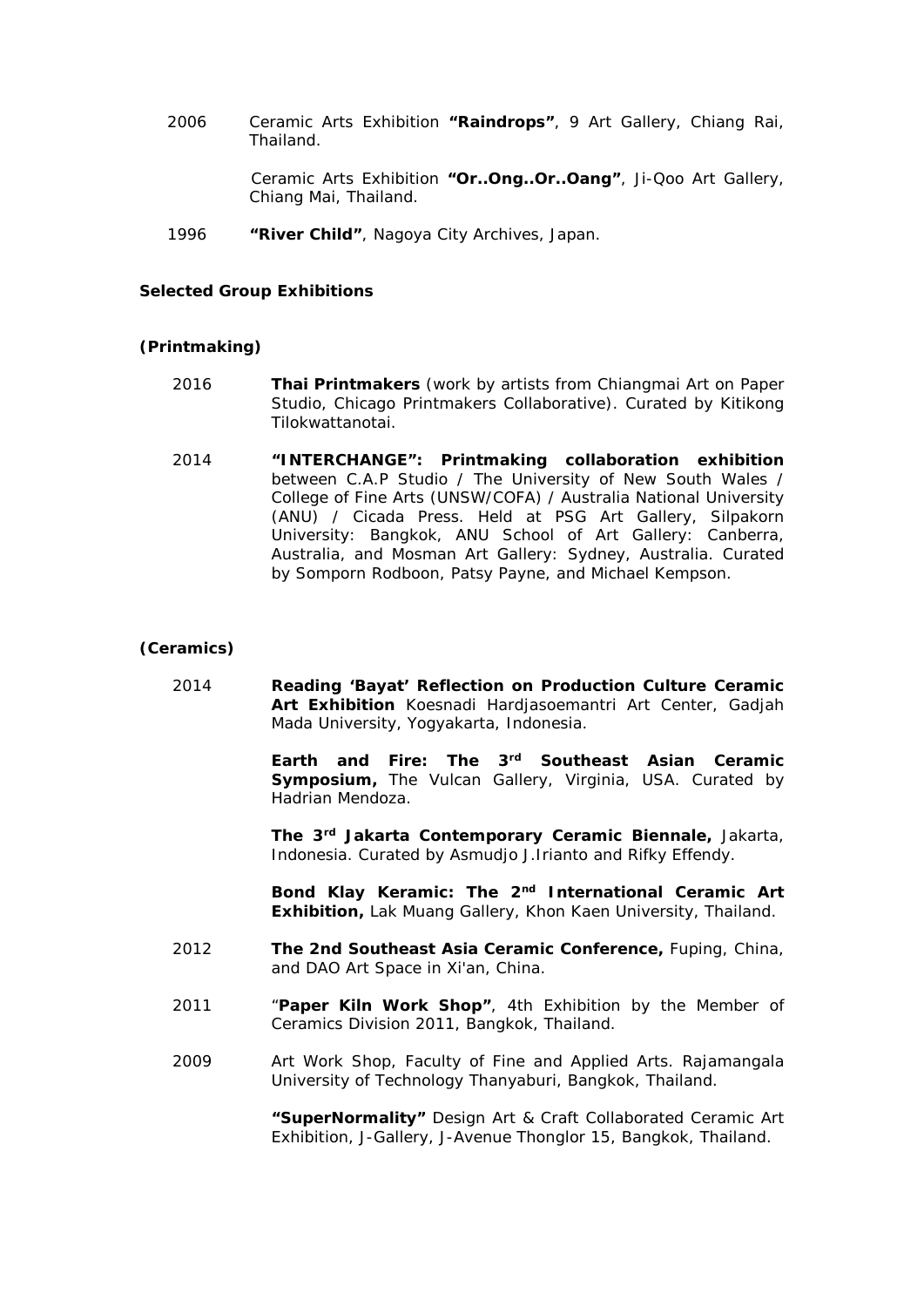- 2009 **"Between…Season & Space"** Art Exhibition, Jamjuree Art Gallery, Chulalongkorn University, Bangkok.
- 2008 **"Erotic"** Art Exhibition, 9 Art Gallery, Chiang Rai, Thailand.

**"Abstract Art"** Art Exhibition, Chiang Mai University Art Centre, Chiang Mai, Thailand.

- 2007 **"Relationships"** Ceramic Art Exhibition, Jamjuree Art Gallery, Chulalongkorn University, Bangkok, Thailand.
- 2006 **"Celebration"** An Exhibition of Arts, Ji-Qoo Art Gallery, Chiang Mai, Thailand.

**"Ceramic Arts and Environment"**, Art Exhibition by Amornthep Mahamart, Chiang Mai, Thailand.

2005 Ceramic Art Exhibition at The National Gallery, Bangkok, Thailand.

> **"HE(ART) OF THE STREET"** Ceramic Art Exhibition, at Chiang Mai University Art Centre, Chiangmai, Thailand.

2004 Ceramic Art Exhibition by Wish at the Marasee's Gallery of the Suan Pakkard Palace, Bangkok, Thailand.

> Ceramic Art Exhibition at Silpakorn University Gallery, Sanamjan Palace, Nakhonprathom, Thailand.

> **"Ban&Suan"** Ceramic Arts Exhibition, National Central Art Hall, Bangkok.

- 2003 **"100@100"** Art Exhibition, 100 Tonson Gallery, Bangkok, Thailand.
- 2002 **"In My Closet"** Art Exhibition, Atelier Art Gallery, Bangkok, Thailand.
- 2001 **The 3rd International Exhibition Exlibris**, Rijeka, Croatia.
- 1999 An Exhibition of Ceramic Art, Nikko Hotel Gallery, Bangkok, Thailand.
- 1996 Art Exhibition by Foreign Students in Japan at Aichi Prefectural University of Fine Arts and Music, Nagoya City, Japan.
- 1990-1995 The 38<sup>th</sup>-46<sup>th</sup> National Exhibition of Art, Bangkok, Thailand.

The Art Exhibition by Foreign Students in Japan at Tokyo City, Japan.

# **Private Collection:**

2014 **"The Heart of Java"**, Ceramic Art and Environment, Lawangwangi Art and Science Estate (LASE), Bandung, Indonesia.